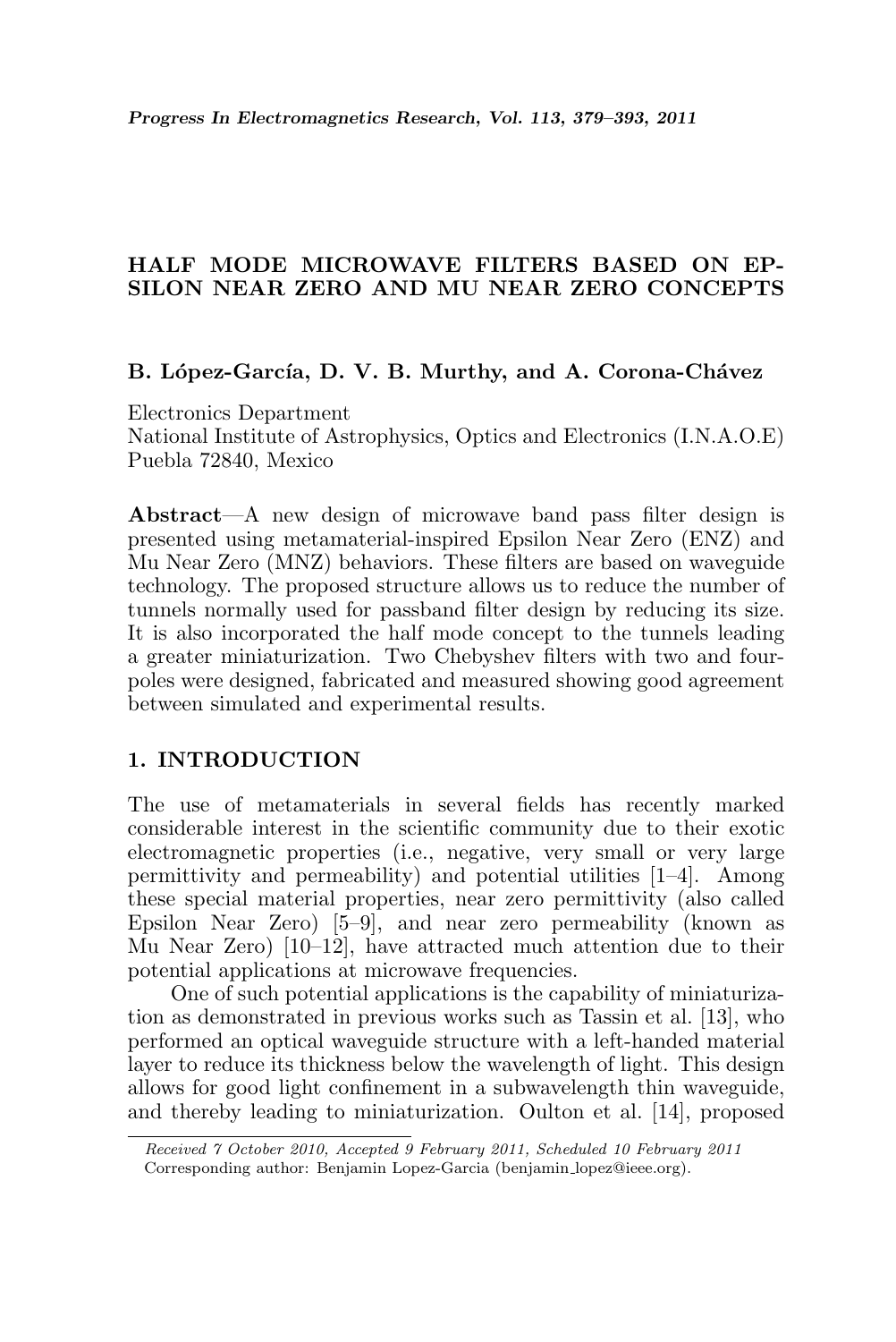a design that integrates dielectric waveguides with plasmonics. Such design consists of a dielectric nanowire separated from a metal surface by a nanoscale dielectric gap, in which can be supported an effective subwavelength transmission.

In this paper, a new method for microwave filter design based on metamaterial-inspired Epsilon Near Zero (ENZ) and Mu Near Zero (MNZ) concepts is presented. This design starts by designing a short Epsilon Near Zero tunnel at a given frequency [5]. Subsequently, this tunnel is loaded with an interdigital capacitor that forces the effective permeability to have a frequency dispersive behavior [10, 11]. The equivalent circuit is a Composite Right Left Handed (CRLH) unit cell  $[15–20]$ , with a step feed. By making this unit cell unbalanced  $[17]$ , two tunneling frequencies are excited at the points where the effective permittivity and permeability are zero, making the propagation constant also zero  $(\beta = 0)$  at such frequencies. The equivalent behavior of this unit cell is similar to a dual mode resonator [3]. Moreover, this unit cell must be much smaller than quarter wavelength to comply with the homogeneity condition [7].

Finally, in order to miniaturize the circuit, the cell is split to half by incorporating the half mode concept [21], which has been applied to the design of several microwave devices [22–25].

As demonstrated in [5, 6], to achieve Epsilon Near Zero behavior, waveguide technology is implemented, where a rectangular waveguide filled with a relative permittivity  $\varepsilon_r$  presents an effective permittivity with a dispersive behavior when operated at the fundamental  $TE_{10}$ mode as shown in Equation (1)

$$
\frac{\varepsilon_{\text{eff}}}{\varepsilon_{o}\varepsilon_{r}} = n^2 - \frac{c^2}{4\varepsilon_r f^2 W_t^2} \tag{1}
$$

where  $\varepsilon_r$  is the relative permittivity of the material, n is the refractive index of the filling material,  $c$  is the speed of light in vacuum,  $W_t$  is the waveguide width in the H-plane, and f is the operation frequency. As observed from this equation, at cutoff frequency, the effective permittivity  $(\varepsilon_{\text{eff}})$  is approximately zero and therefore the propagation constant is zero  $(\beta = 0)$ . It is also observed that when  $\varepsilon_{\text{eff}} \sim 0$  the signal follows a static-like behavior that allows reflectionless propagation. Due to this static-like behavior of the fields in Epsilon Near Zero behavior, it may be possible to squeeze and tunnel electromagnetic energy through a very narrow Epsilon Near Zero tunnel [8, 9]. Moreover, the energy can be tunneled at a particular frequency independently of the tunnel's total length, which leads to considerable miniaturization.

The width of the Epsilon Near Zero tunneling waveguide operating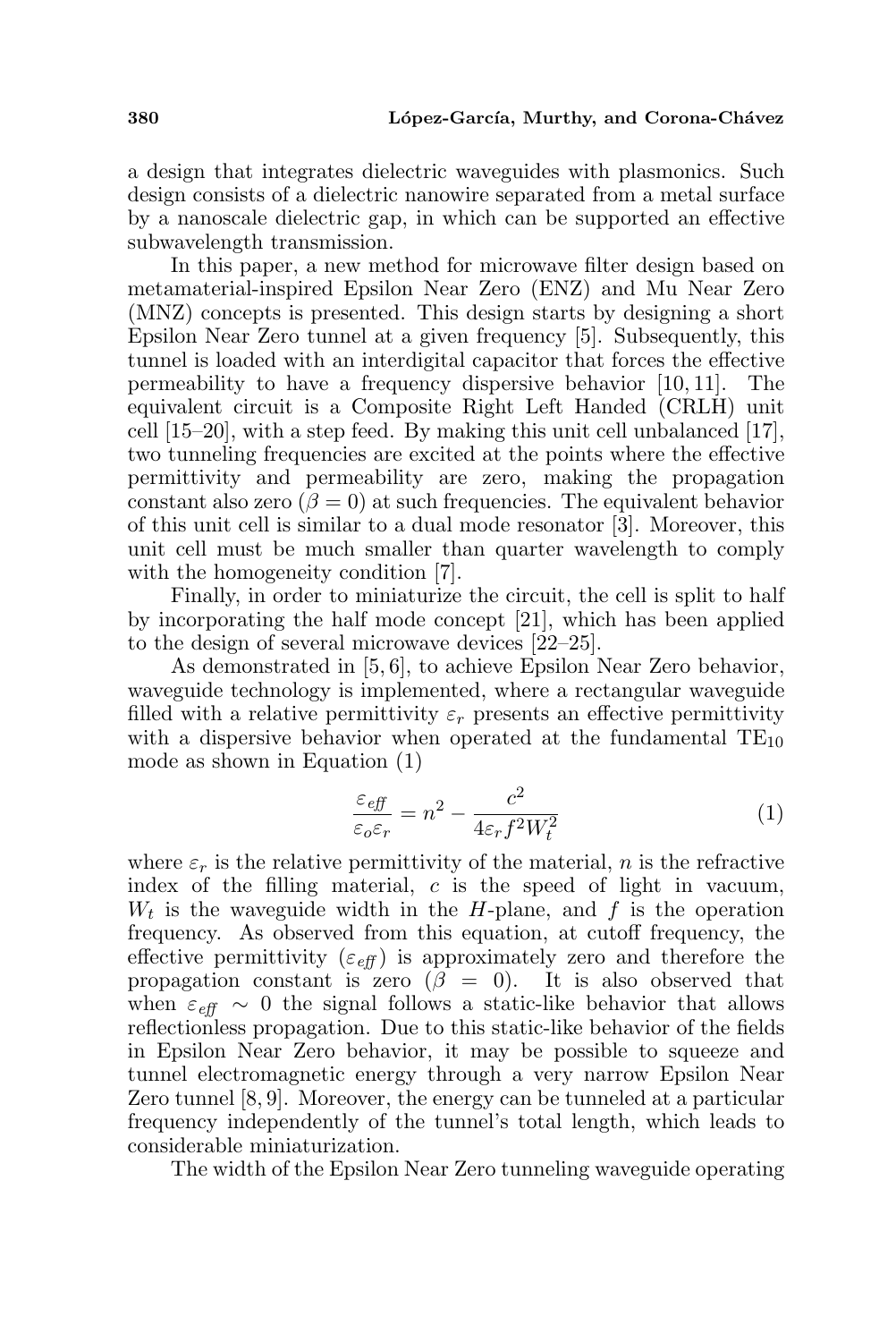at  $TE_{10}$  mode is given by Equation (2)

$$
W_p = \frac{c}{2f_0\sqrt{\varepsilon_r}}\tag{2}
$$

where  $f_o$  is the tunneling frequency, c is the speed of light, and  $\varepsilon_r$  is the relative permittivity.

In order to have tunneling, a very abrupt discontinuity between the waveguide and the tunnel must exist to ensure that only signals around the Epsilon Near Zero frequency are tunneled through, while others are reflected back. Hence the waveguide height  $h_s$  should be much larger than the tunnel height  $h_t$  as shown in Figure 1.



Figure 1. Schematic of the Epsilon Near Zero approach using waveguide technology.

Mu Near Zero structure is a metamaterial whose behavior presents a frequency dispersive effective-permeability that can become zero at a particular frequency. If a metamaterial presents a behavior such that  $\text{Re}[\mu(\omega_c)] \approx 0$  and  $\text{Im}[\mu(\omega_c)]$  be small, for a small range of frequency around the cutoff frequency  $f = \omega_c/2\pi$ , a situation of a medium with zero permeability can be reached [10]. Several designs have been proposed in the literature, whose properties can be improved by using Mu Near Zero behavior. Jin et al. [11] explained the electromagnetic energy squeezing mechanism by using a Mu Near Zero structure which consists of a dielectric split ring with opened gap. Yang et al. [12] proposed a high directive slab antenna using a Mu Near Zero/Epsion Near Zero metamaterial slab and an embedded line source. Caloz and Itoh [18], provide a method to realize an artificial lumped-element LH transmission line and propose a microstrip implementation of this line through a series interdigital capacitor and a shorted stub inductor. Dong and Itoh [20] obtain Mu Near Zero behavior by adding a series capacitance to a rectangular waveguide propagating the  $TE_{10}$  mode.

In this work, a waveguide resonator is proposed where Epsilon Near Zero and Mu Near Zero phenomena are present. By designing Epsilon Near Zero and Mu Near Zero at the appropriate frequencies, the overall performance of the proposed circuit is similar to a dual mode resonator. Moreover, this circuit is utilized to realize two and four pole Chebyshev filters.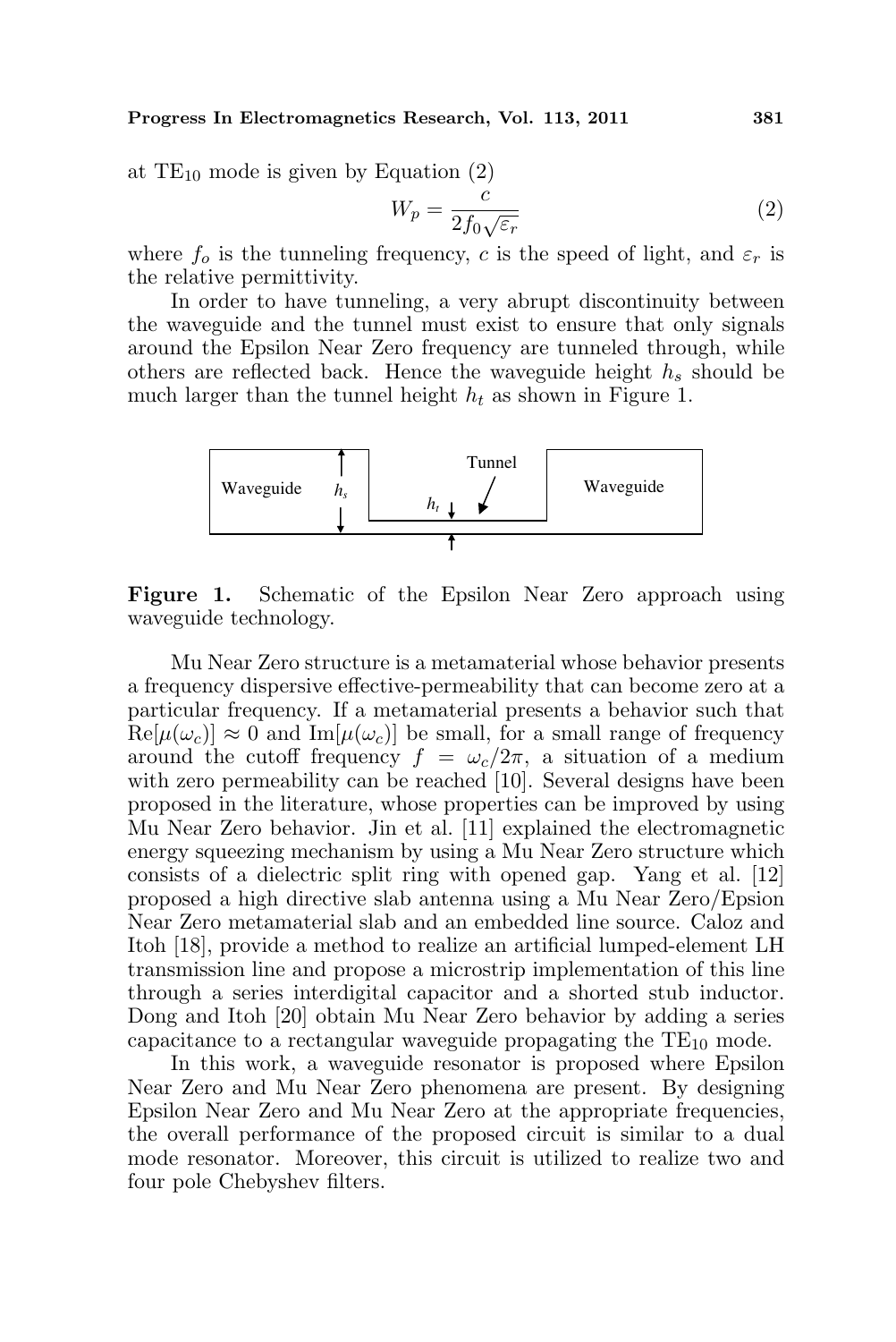# 2. DESIGN OF EPSILON NEAR ZERO — MU NEAR ZERO STRUCTURE

#### 2.1. Epsilon Near Zero Tunnel

The circuit starts by designing an Epsilon Near Zero tunnel, using a substrate with permittivity of  $\varepsilon_r = 2.2$  and height  $h_s = 1.57$  mm. According to the previous section, in order to tunnel a single frequency, the condition  $h_s \gg h_t$  must be satisfied [6]. Thus, a tunnel height  $h_t = 0.4$  mm was chosen. The tunnel width at the frequency of operation of 2.5 GHz was calculated according to Equation (2) providing a tunnel width of  $W_p = 40.5$  mm. The tunnel length  $L_t = 10 \,\text{mm}$  was optimized through several simulations using a Full-Wave Electromagnetic Field Simulator [26]. As explained in previous section, the energy transmitted through the tunnel is independent of its length and therefore, the final value of  $L_t$  was comfortably chosen such that the Fabry-Perot resonance (5.36 GHz) will appear out of the frequency band of interest (2.5–2.8 GHz). The material modeled was a substrate Rogers RT/duroid 5880 with permittivity of  $\varepsilon_r = 2.2$  and for all metal layers copper material with a conductivity of  $\sigma = 58 \times 10^6$  S/m was used. The response in frequency of the simulated tunnel is shown in Figure 2(a). The effective medium permittivity  $\varepsilon_{\text{eff}}$ and dispersion diagram  $\beta$  are extracted from simulated S-parameters of tunnel's structure following the procedure mentioned in [27]. The variation of  $\varepsilon_{\text{eff}}$  and  $\beta$  (per unit cell length  $L_{total}$ ) with frequency are shown in Figures  $2(b)$  and  $2(c)$ , respectively, showing the Epsilon Near Zero behavior at the resonance frequency. The total dimensions of the tunnel are shown in Figure 3(a).

Once the Epsilon Near Zero tunnel was designed, the half mode concept was applied into it. As shown in [21], if a magnetic wall is



Figure 2. (a) Response in frequency of scattering parameters, (b) effective permittivity  $\varepsilon_{\text{eff}}$ , and (c) dispersion diagram  $\beta$  per unit cell length  $L_{total}$  of the Epsilon Near Zero tunnel.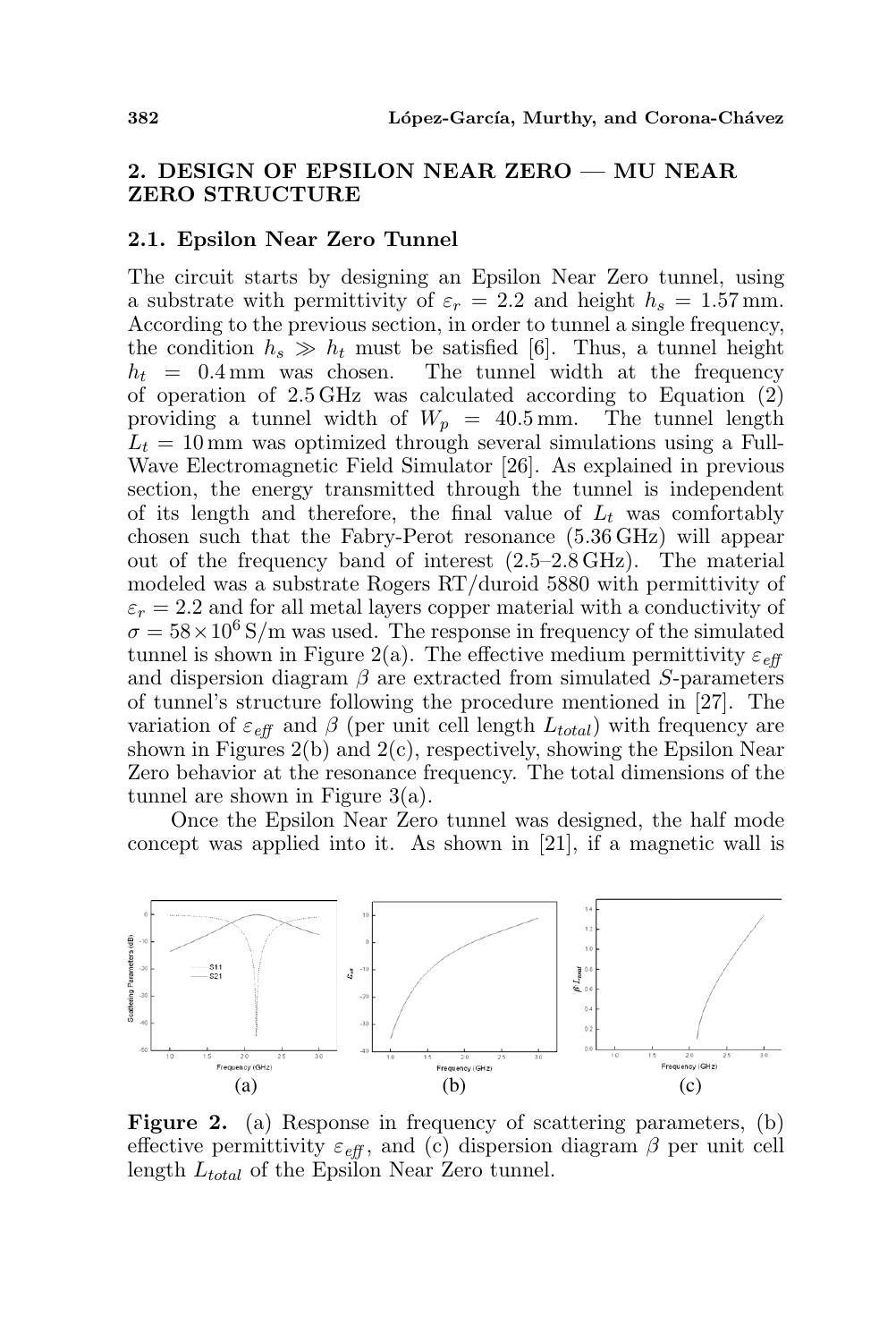

Figure 3. Schematic of the Epsilon Near Zero tunnel structure in (a) complete-mode and (b) half-mode configurations. The total dimensions of the tunnel are  $W_p = 40.5$  mm by  $L_{total} = 32$  mm.

applied to a waveguide propagating the  $TE_{10}$  mode along the line of the propagation direction, the field distribution is unchanged. Therefore the tunnel can be cut into half as shown in Figure 3(b). Then the final width is  $W_p/2 = 20.25$  mm.

### 2.2. Mu Near Zero Behavior

The introduction of the interdigital capacitor into the Epsilon Near Zero tunnel results in creating a frequency dispersive behavior of the equivalent permeability. As shown in [20], the equivalent circuit of this structure is a Composite Right Left Handed unit cell. If this unit cell is designed for an unbalanced case, the Epsilon Near Zero and Mu Near Zero phenomena will occur at different frequencies. Thus, several simulations using unbalanced configuration were carried out with different number of fingers  $(n)$ , finger widths  $(W_f)$ , and finger-separation widths  $(W_{sep})$ , to achieve the best performance in bandwidth. Only the capacitor length  $L_c$  was chosen according to the desired external coupling  $Q_e$ , as will be discussed in Section 3. The final dimensions of the interdigital capacitor were calculated to have an Mu Near Zero tunneling frequency of 2.8 GHz, which are:  $W_f = 0.35$  mm,  $W_{sen} = 0.30$  mm, and  $n = 10.5$ , as shown in Figure 4. Figure 4 also shows the final half mode tunnel structure, while Figure 5 depicts the effective parameter  $\mu_{\text{eff}}$  extracted using the procedure shown in [27], which clearly presents a Mu Near Zero behavior at the frequency of 2.8 GHz.

The equivalent circuit of the half-mode tunnel with interdigital capacitor when  $W_m = W_{m1}$  is shown in Figure 6(a). Moreover, since the condition to have the tunneling effect is that  $h_t \ll h_s$ , this discontinuity can be modeled as shunt susceptance  $B$  as shown in [28]. The interdigital capacitor is included in the model as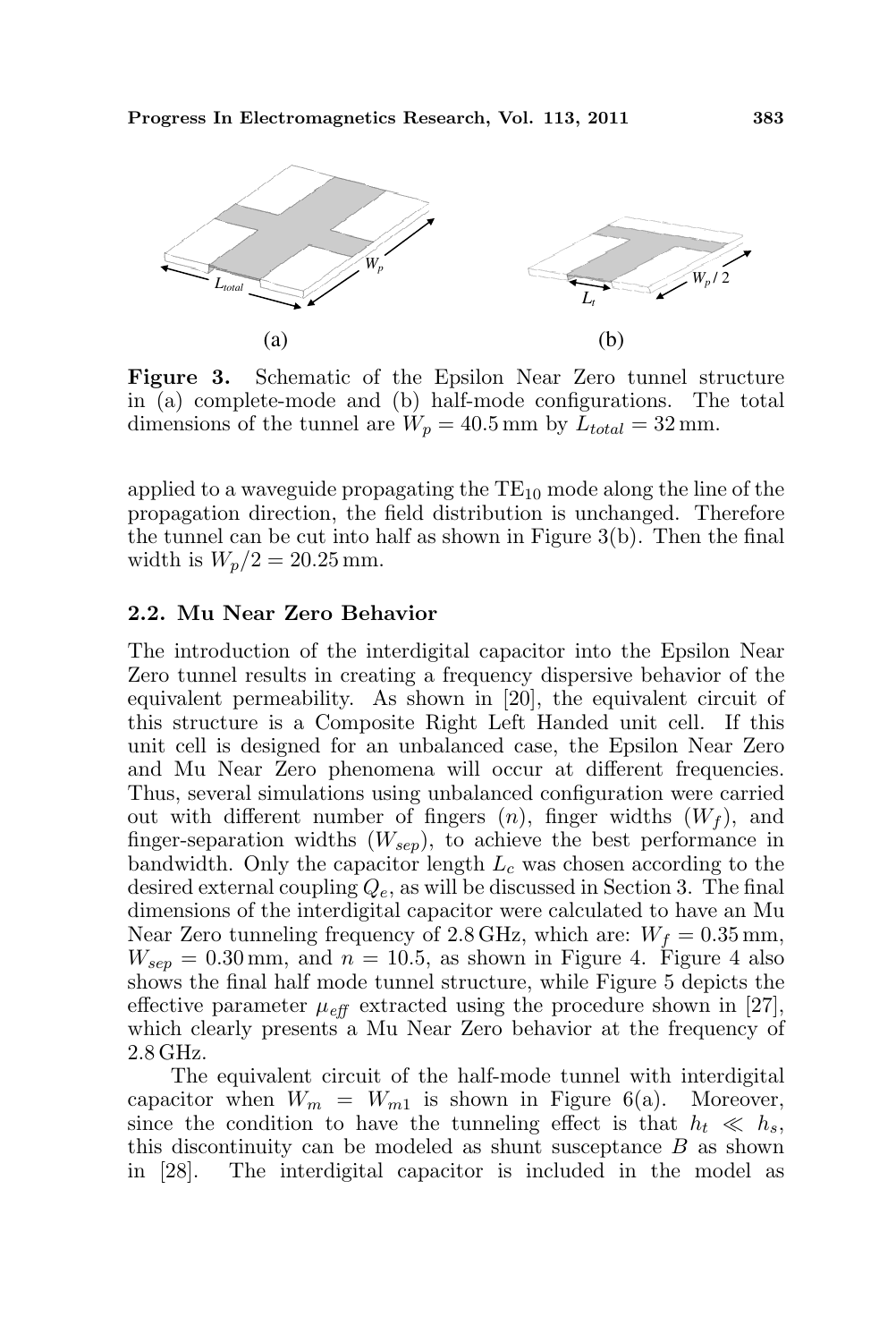

Figure 4. Schematic of the Epsilon Near Zero — Mu Near Zero halfmode tunnel structure.



**Figure 5.** Effective parameter  $\mu_{\text{eff}}$  of the half-mode Epsilon Near Zero tunnel structure with interdigital capacitor.

 $C_L$ , while  $L_L$  represents the inductance produced by the via wall. The shunt capacitance  $C_R$  and the series inductance  $L_R$  correspond to the parasitic capacitance from the fingers and the distributed series inductance from the waveguide, respectively [20]. Waveguide discontinuity in height is also included in the model as capacitor  $C_B$  [28]. The component values of the Composite Right Left Handed unit cell are  $C_L = 0.2470 \,\text{pF}$ ,  $L_L = 42.137 \,\text{nH}$ ,  $C_R = 0.7410 \,\text{pF}$ , and  $L_R = 30.168$  nH [17]. A simulation was carried out using these values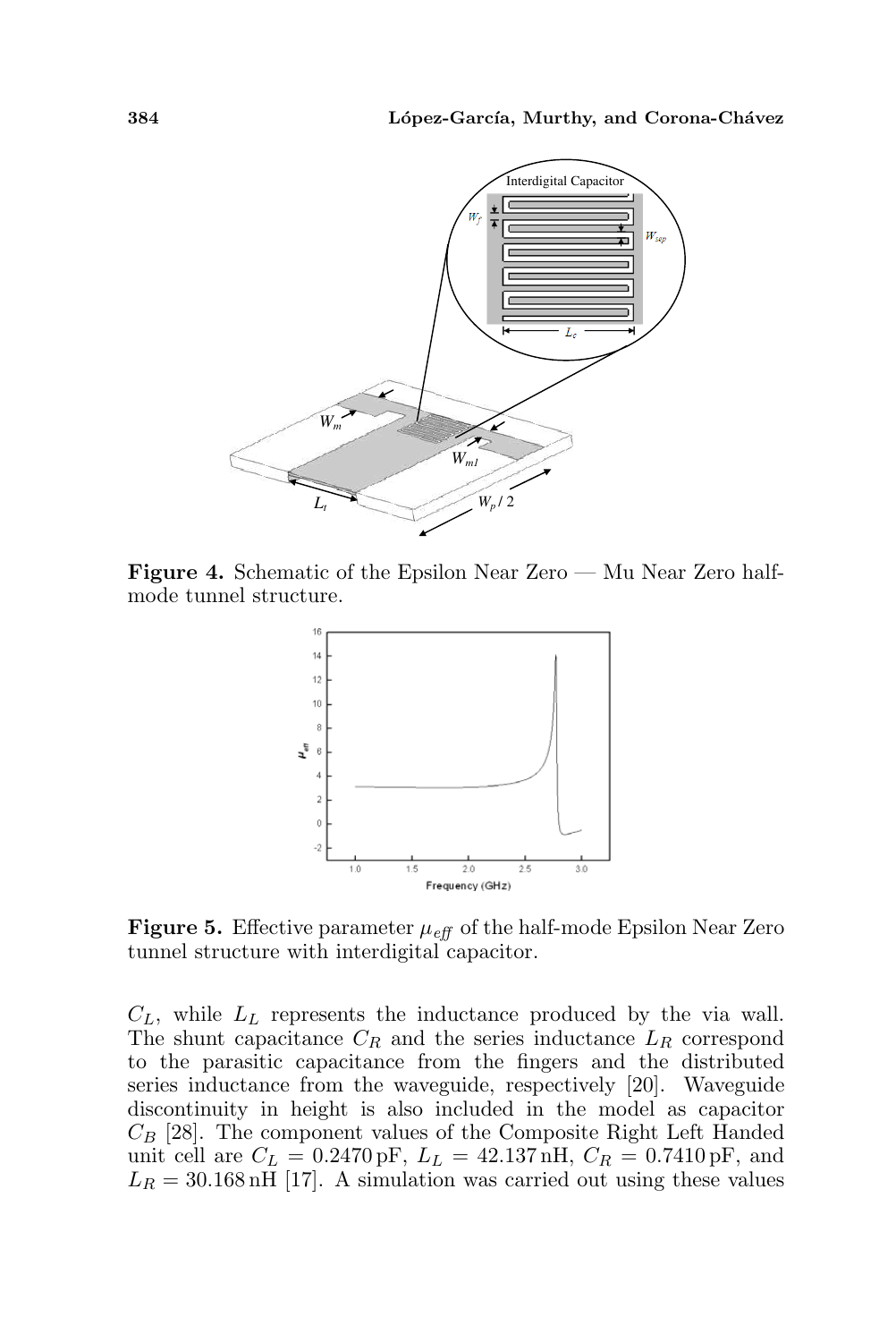

Figure 6. (a) Equivalent circuit and (b) response in frequency of the transmission coefficient  $S_{21}$  of the half-mode Epsilon Near Zero — Mu Near Zero tunnel.

|  | Table 1. Specifications of two-pole and four-pole filter. |  |  |  |  |
|--|-----------------------------------------------------------|--|--|--|--|
|--|-----------------------------------------------------------|--|--|--|--|

| Two-pole Filter | Four-pole Filter |  |  |
|-----------------|------------------|--|--|
| $g_0 = 1$       | $g_0 = 1$        |  |  |
| $q_1 = 0.4283$  | $g_1 = 0.7128$   |  |  |
| $g_2 = 0.4283$  | $g_2 = 1.2003$   |  |  |
| $g_3 = 1.1$     | $g_3 = 1.3212$   |  |  |
|                 | $q_4 = 0.6476$   |  |  |
|                 | $g_3 = 1.1007$   |  |  |
| $FBW = 7\%$     | $FBW = 10\%$     |  |  |
| $k = 0.13$      | $k = 0.11$       |  |  |
| $Q = 6.14$      | $Q = 10.18$      |  |  |

and keeping  $C_B$  very large to account for the large step-discontinuity. The results are shown in Figure 6(b), where it is clear that only two frequencies propagate, which are those at which  $\varepsilon_{\text{eff}}$  and  $\mu_{\text{eff}}$  are equal to zero, corresponding to 2.5 GHz and 2.8 GHz from Figures 2(b) and 5.

### 3. FILTER DESIGN

Two filters, a two pole and a four pole with Chebyshev responses were designed with the Epsilon Near Zero — Mu Near Zero structure described above.

A two-pole filter was designed at the central frequency  $f_0 =$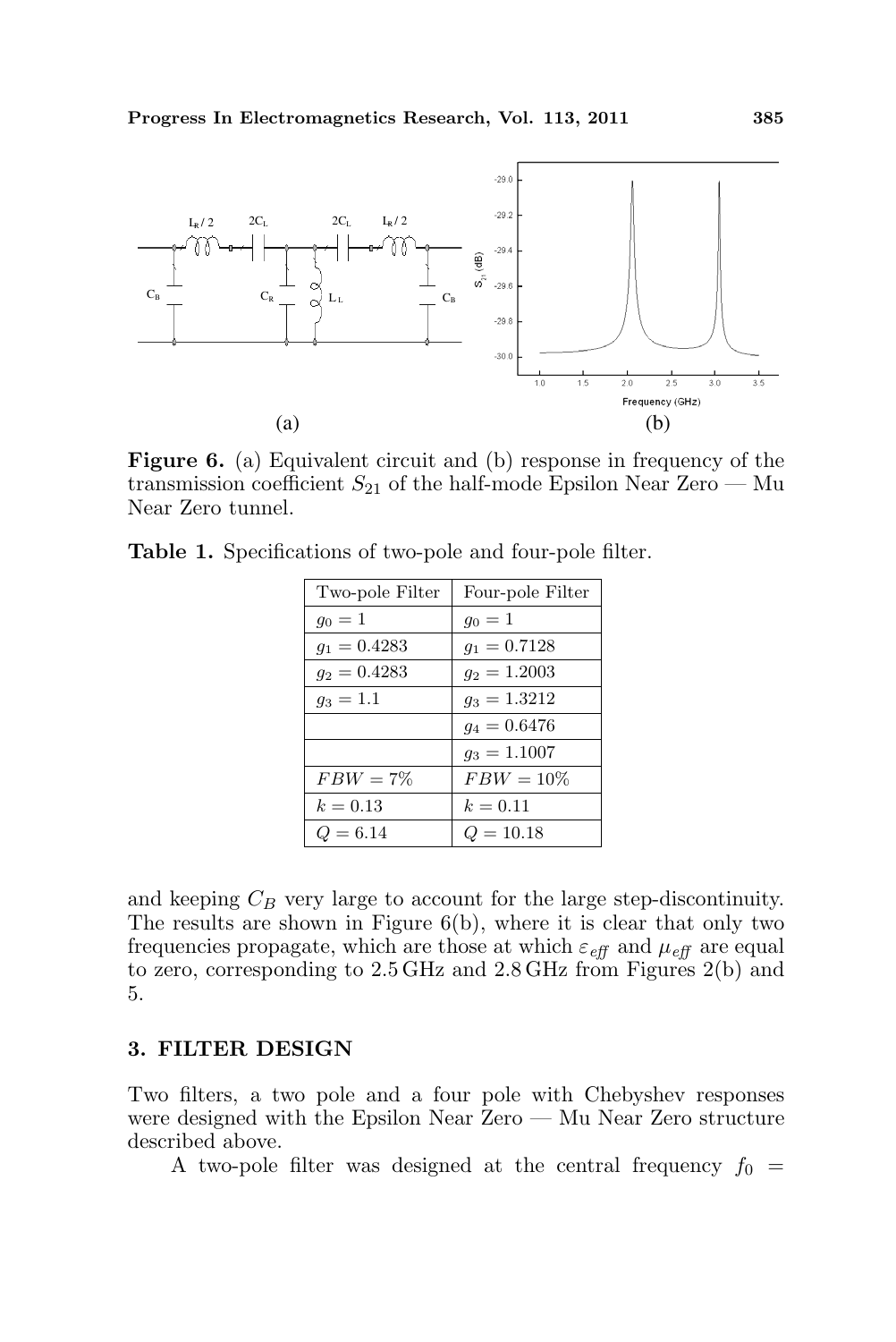

Figure 7. Tunnel structure used to calculate the coupling  $k$  factor. The capacitive gap used was  $p =$ 0.1 mm.

**Figure 8.** Graphs of the  $k$  parameter vs. capacitor length  $L_c$  and the external quality factor  $Q_e$  vs. microstrip width  $W_{m1}$ .

2.5 GHz and a fractional bandwidth  $FBW = 7\%$ . This filter comprises of one unbalanced unit cell with Epsilon Near Zero and Mu Near Zero tunneling frequencies. The  $g$  parameters are obtained from [29] for a 0.01 dB ripple which are shown in Table 1. Then the external coupling  $Q_e$  and the resonator coupling k are obtained from Equations (3) and (4), respectively, as  $Q_e = 6.14$  and  $k = 0.13$ .

$$
Q_e = \frac{g_0 \cdot g_1}{FBW} \tag{3}
$$

$$
k = \frac{FBW}{\sqrt{g_1 \cdot g_2}}\tag{4}
$$

To calculate the coupling coefficient  $k$ , full wave simulations are carried out using the structure shown in Figure 7, where the capacitor loaded tunnel is weakly coupled to the feed lines through a capacitive gap p. The coupling coefficient k depends on the length  $L_c$  of the interdigital capacitor, which was varied in a range from 5.6 mm to 8.4 mm. It is noted that by changing  $L_c$  the Mu Near Zero frequency is changed, whereas Epsilon Near Zero is fixed.

For these calculations two microstrip lines weakly coupled through a capacitive gap  $p = 0.1$  mm were used. The k value was extracted from Equation  $(5)$  [29].

$$
k = \frac{f_2^2 - f_1^2}{f_2^2 + f_1^2} \tag{5}
$$

where  $f_1$  and  $f_2$  are the corresponding resonant frequencies obtained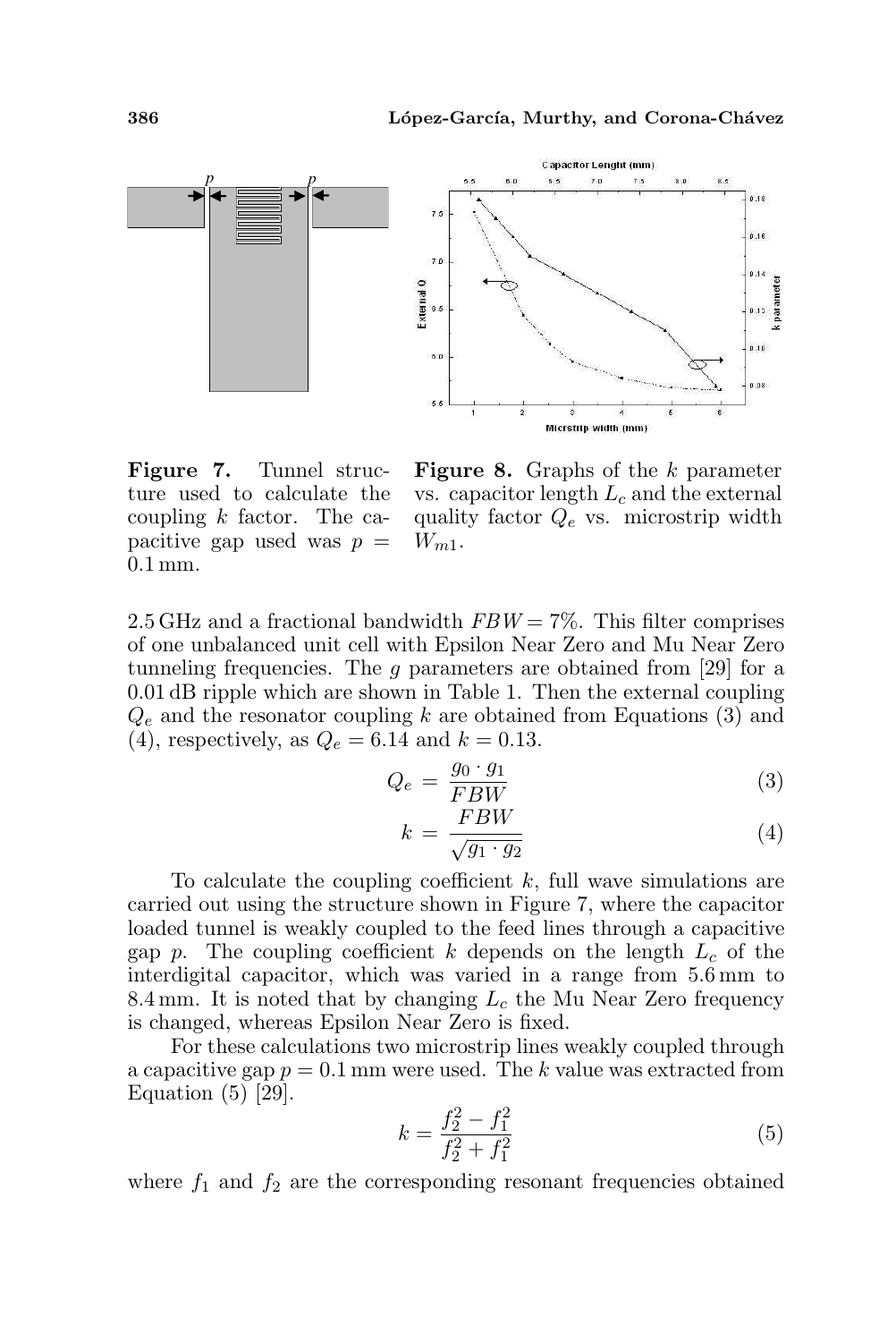from the simulated results. Figure 8 illustrates the plot of the obtained k values versus the different capacitor lengths.

To calculate the external coupling  $Q_e$ , full wave simulations are also carried out. The external coupling depends on the width of the microstrip line  $W_{m1}$ , which was varied in a range from 1 mm to 6 mm. For these calculations the interdigital capacitor was not included and one side of the tunnel was weakly coupled with a gap  $p = 0.6$  mm, as shown in Figure 9. The external coupling was obtained from Equation (6) [29].

$$
Q_e = \frac{f_0}{FBW} \tag{6}
$$

Figure 8 plots the different external quality factors versus the width of the microstrip line  $W_{m1}$ .

The filter was implemented and fine-tuned in [26] with the dimensions calculated from Figure 8. The final dimensions of the twopole filter are:  $h_s = 1.57 \,\text{mm}, h_t = 0.4 \,\text{mm}, L_t = 10 \,\text{mm}, L_c = 7 \,\text{mm},$  $W_m = 5$  mm, and  $W_{m1} = 2.54$  mm.

In order to implement a four-pole filter, two Epsilon Near Zero — Mu Near Zero unit cells are utilized. The characteristics of the filter are a fractional bandwidth  $FBW = 10\%$  with 0.01 dB ripple. The low pass element  $g$  parameters are also taken from [27]. The external coupling and the coupling  $k_{i,i+1}$  factors are obtained as  $Q_e = 7.13$ ,  $k_{1,2} = k_{3,4} = 0.11$ ,  $k_{2,3} = 0.08$ , from Equations (3) and (7), respectively.

$$
k_{i,i+1} = \frac{FBW}{\sqrt{g_i \cdot g_{i+1}}}, \text{ for } i = 1 \text{ to } n-1
$$
 (7)





Figure 9. Tunnel structure used to calculate  $Q_e$ .

Figure 10. Epsilon Near Zero structure implemented to calculate the coupling  $k_{2,3}$  between contiguous Epsilon Near Zero — Mu Near Zero unit cells.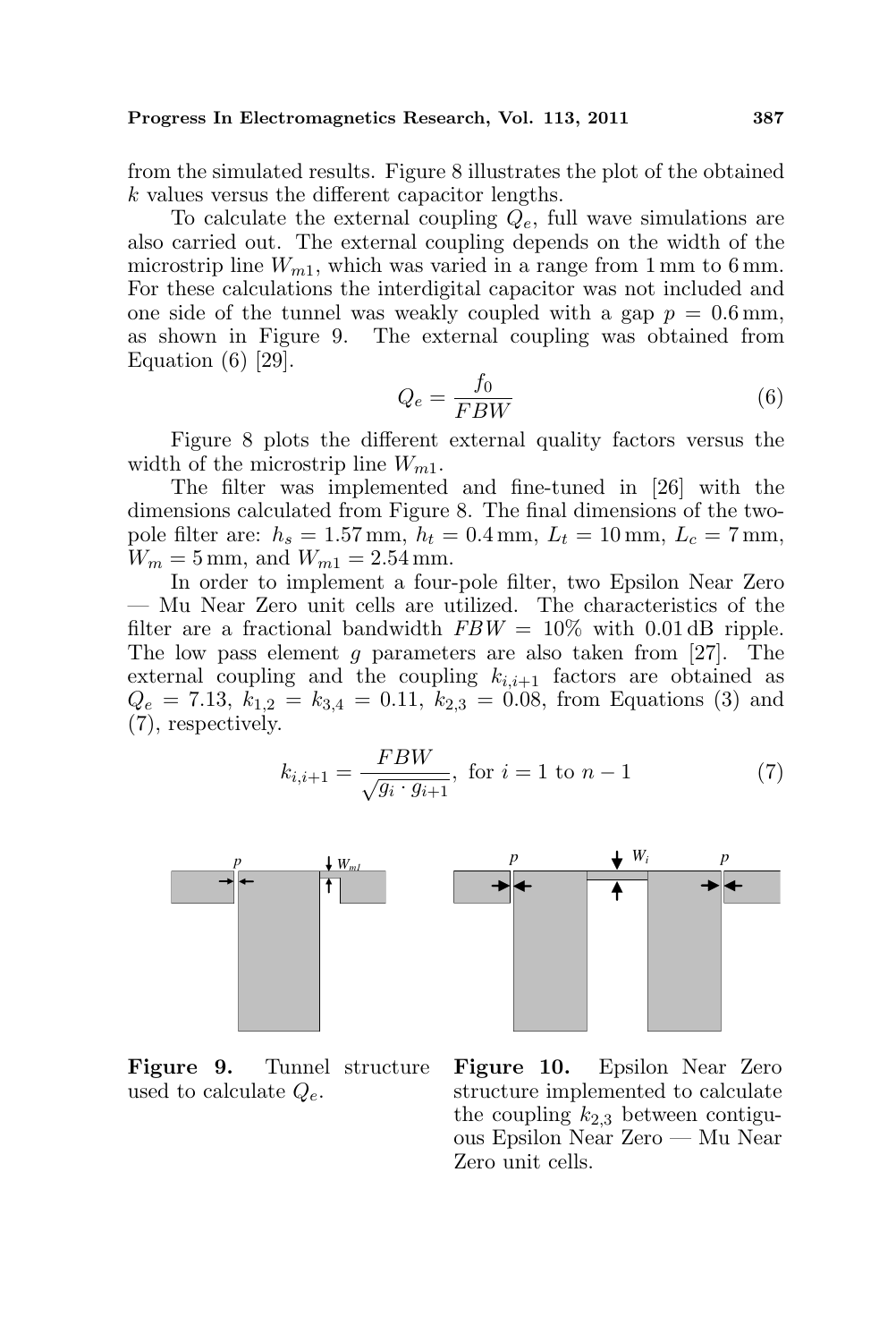

**Figure 11.** Graph of  $k_{2,3}$  factor vs. microstrip width  $W_i$ .



Figure 12. Photographs of the constructed (a) two-pole and (b) fourpole Epsilon Near Zero — Mu Near Zero filters.

where  $n$  is the number of poles. Specifications of both filters are presented in Table 1.

To calculate the coupling  $k_{2,3}$  between contiguous tunnels, the structure in Figure 10 was simulated in [26]. The width  $W_i$  of the microstrip line between tunnels was varied from 0.5 mm to 9 mm. External microstrip lines were weakly coupled through a capacitive gap  $p = 0.2$  mm and used for calculations. Figure 11 plots the different widths vs. the corresponding values of coupling factor  $k_{2,3}$ .

The filter was also fine tuned in the simulator [26]. The final layout dimensions are:  $h_s = 1.57$  mm,  $h_t = 0.4$  mm,  $\dot{L}_t = 10$  mm,  $L_c = 7.8 \text{ mm}, W_m = 5 \text{ mm}, W_{m1} = 1.0 \text{ mm}, \text{ and } W_i = 0.5 \text{ mm}.$ 

### 4. EXPERIMENTAL RESULTS

Two-pole and four-pole filters were fabricated with a standard PCB milling machine and all the layers were properly metalized. The substrate used to fabricate the circuits was RT Duroid 5880 with  $\varepsilon_r = 2.2$  and substrate height  $h_s = 1.57$  mm. The height of the tunnel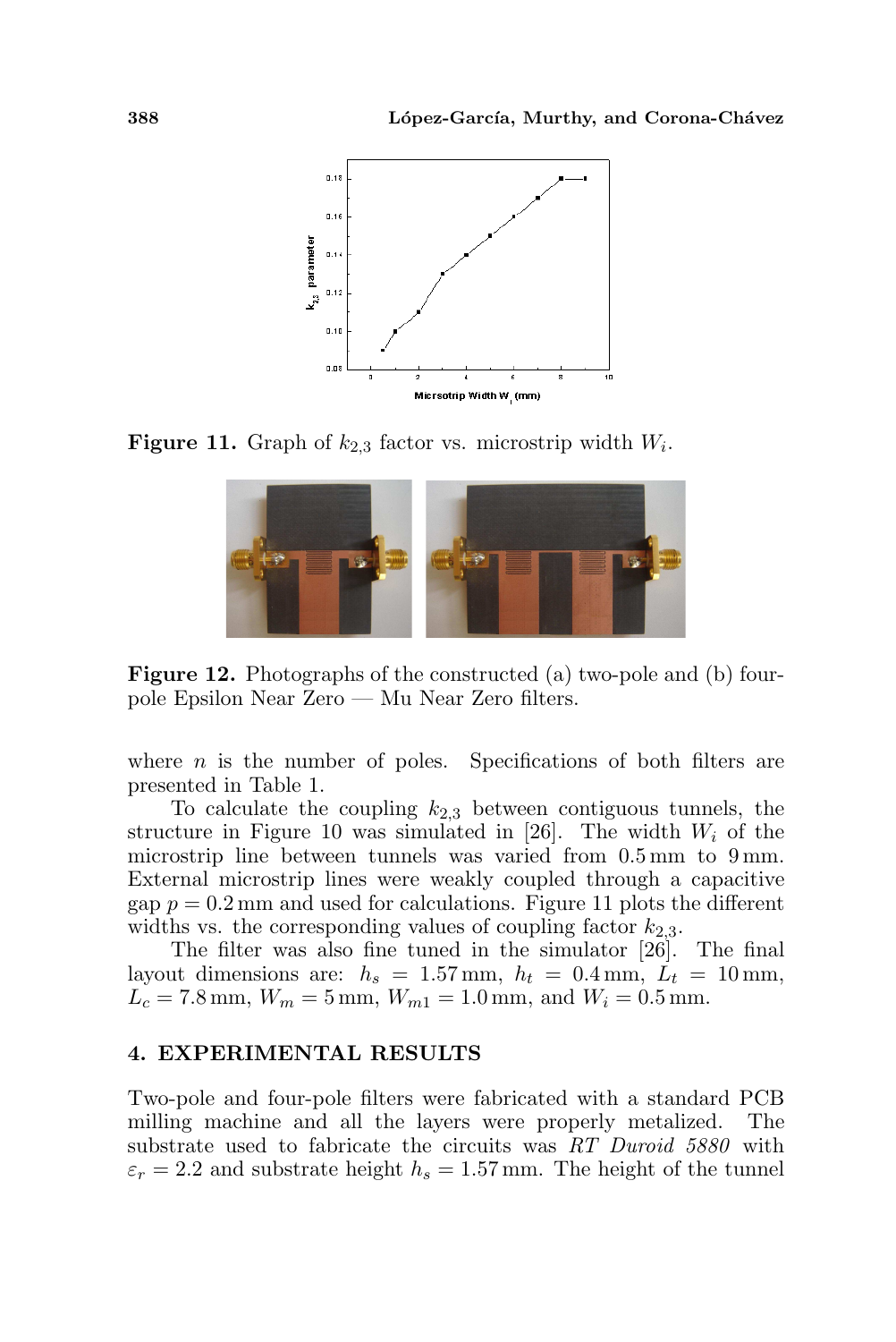

Figure 13. Simulated and experimental responses of twopole half-mode Epsilon Near Zero — Mu Near Zero filter.



Figure 14. Simulated and experimental responses of fourpole half-mode Epsilon Near Zero — Mu Near Zero filter.

is  $h_t = 0.4 \,\text{mm}$  and its length  $L_t = 10 \,\text{mm}$ . In order to measure their response, standard SMA connectors were placed at the input and output lines of both filters. Photographs of the fabricated filters are shown in Figure 12.

The physical dimensions for the two-pole and four pole filters are  $32 \times 30 \,\mathrm{mm}^2$  and  $54 \times 30 \,\mathrm{mm}^2$  respectively. These dimensions are smaller, if we compare, for example, the two-pole filter with other earlier works such as Liu and Huang [30], who proposed a SIW band-pass filter at central frequency of 5.8 GHz and physical size of  $99.2 \times 49.6 \,\mathrm{mm}^2$ . Deng [31] proposed a coplanar stripline bandpass filter with a bandwidth from 4.15 to and Yu [32] developed circular waveguide resonators for filter applications with a bandwidth from 11 to 11.25 GHz, and a physical size of 20.244 mm in diameter and minimum length of 31.4 mm. Using our design for a two-pole filter at frequencies of 5 GHz and 11 GHz, dimensions of approximately  $10.1 \times 6.1 \text{ mm}^2$  and  $4.6 \times 3.3 \text{ mm}^2$  can be reached, respectively.

The filter characteristics were measured using a PNA series microwave Vector Network Analyzer (E8361A, Agilent). The responses of the fabricated and simulated two-pole and four-pole filters are shown in Figures 13 and 14, respectively. The experimental and simulated center frequency for both filters is 2.5 GHz. In the two-pole case the return losses all over the band are about −17 dB and −23 dB for the experimental and simulated filters, respectively. The simulated insertion losses are about 0.4 dB and the experimental about 1.8 dB.

In the four-pole filter the return losses throughout the band are below 10 dB for the experimental and simulated filters. The insertion losses are about 0.04 dB and about 0.5 dB, for the experimental and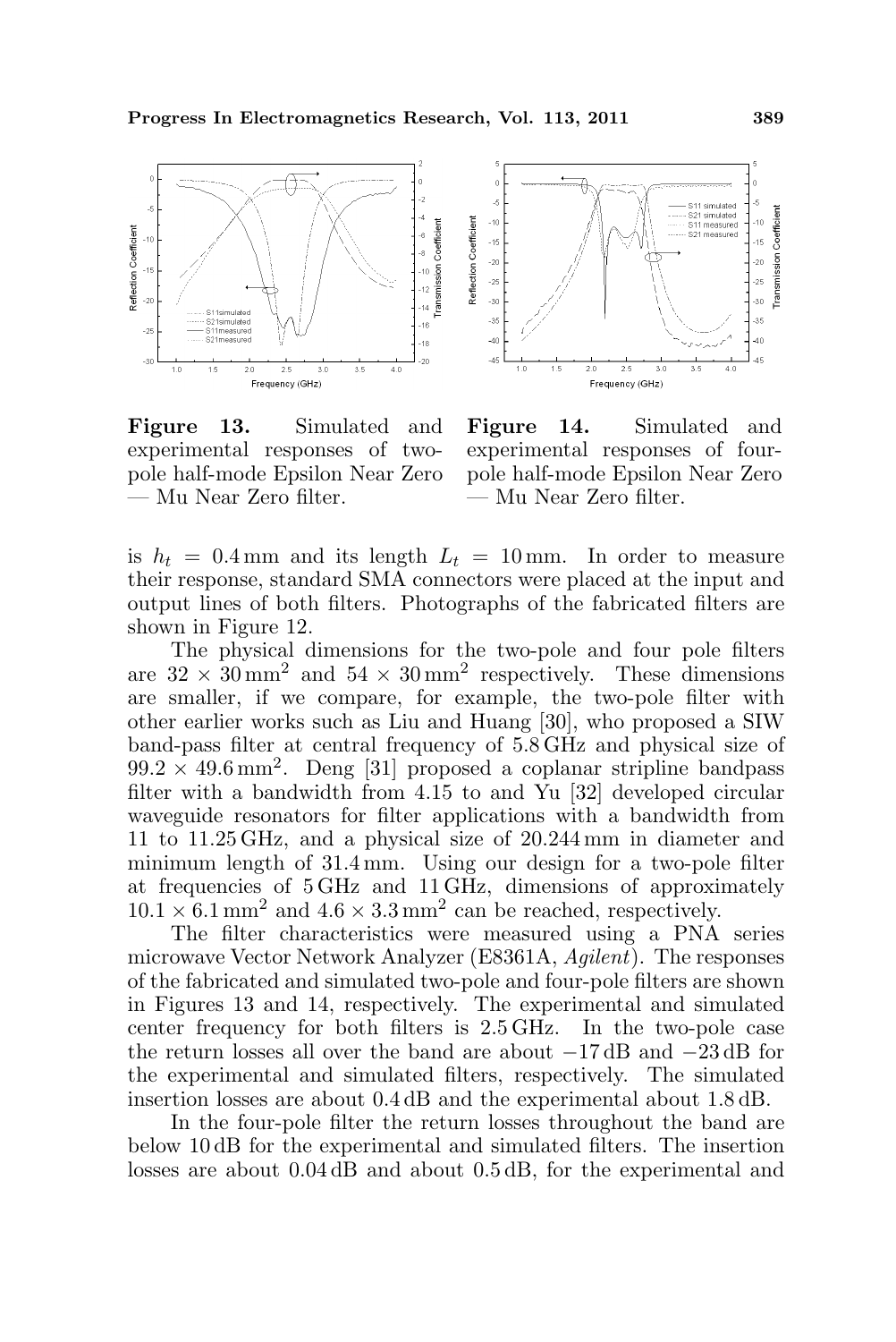simulated filters, respectively.

The responses of both filters present very good agreement between the experimental and simulated results, showing the viability of the method. The small variations between them are due to fabrication errors and material tolerances.

# 5. CONCLUSION

A novel method for the design of highly miniaturized microwave filters using Epsilon Near Zero — Mu Near Zero behaviors in waveguide technology was presented. Adding the interdigital capacitor to the Epsilon Near Zero tunnel allows us to reduce the number of resonators normally used for passband filter design. In addition, the use of the half mode concept to the proposed structure leads us to a greater miniaturization in comparison with traditional filters. Even more this new methodology can be easily integrated with other planar devices, such as antennas, mixers, amplifiers, etc., which are widely used for communication, radar and image reconstruction systems. Finally to probe the feasibility of this new methodology two-pole and fourpole filters were successfully designed and fabricated, showing good agreement between simulated and experimental results.

### REFERENCES

- 1. Hwang, R. B. H. W. Liu, and C.Y. Chin, "A metamaterial-based E-plane horn antenna," Progress In Electromagnetics Research, Vol. 93, 275–289, 2009.
- 2. Gong, Y. and G. Wang, "Superficial tumor hyperthermia with flat left-handed metamaterial lens," Progress In Electromagnetics Research, Vol. 98, 389–405, 2009.
- 3. Jang, G. and S. Kahng, "Design of a dual-band metamaterial band-pass filter using zeroth order resonance," Progress In Electromagntics Research C, Vol. 12, 149–162, 2010.
- 4. Navarro-Cía, M., J. M. Carrasco, M. Beruete, and F. Falcone, "Ultra-wideband metamaterial filter based on electroinductivewave coupling between microstrips," *Progress In Electromagnetics* Research Letters, Vol. 12, 141–150, 2009.
- 5. Alù, A., M. G. Silveirinha, A. Salandrinoz, and N. Engheta, "Epsilon-near-zero (ENZ) metamaterials and electromagnetic sources: Tailoring the radiation phase pattern," *Phys. Rev. B*, Vol. 75, No. 15, 155410, 2007.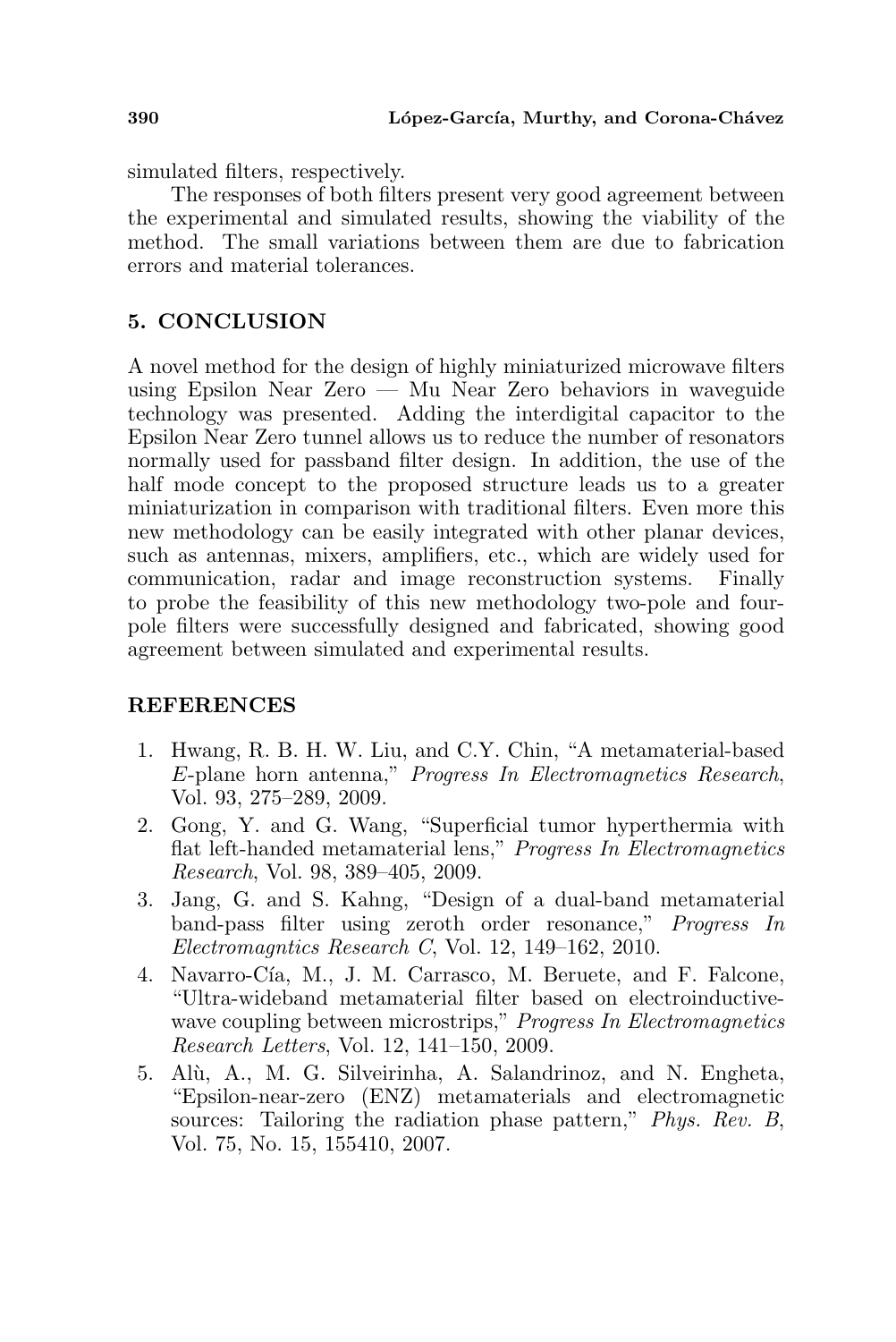#### Progress In Electromagnetics Research, Vol. 113, 2011 391

- 6. Murthy, D. V. B., A. Corona-Chávez, and J. L. Olvera-Cervantes, "A novel epsilon near zero (ENZ) tunneling circuit using microstrip technology for high integrability applications," Progress In Electromagnetics Research C, Vol. 15, 65–74, 2010.
- 7. Edwards, B., A. Al`u, M. G. Silveirinha, and N. Engheta1, "Reflectionless sharp bends and corners using epsilon-near-zero effects," Journal of Applied Physics, Vol. 105, No. 4, 044905, 2009.
- 8. Edwards, B., A. Alù, M. G. Silveirinha, and N. Engheta, "Comparison between ε-near-zero and fabry-perot resonant transmission through waveguide bends and channels," URSI General Assembly, 303, Chicago, IL, USA, Aug. 2008.
- 9. Edwars, B., A. Al`u, M. E. Young, M. Silveirinha, and N. Engheta, "Experimental verification of epsilon-near-zero metamaterial coupling and energy squeezing using a microwave waveguide," Physical Review Letters, Vol. 100, No. 3, Jan. 2008.
- 10. Garcia, N., M. Munoz, E. V. Ponizovskaya, and M. Nieto-Vesperinas, "Zero permeability materials (ZmuM): A way out of the left handed materials trap," Cornell University Library, 2002.
- 11. Jin, Y., P. Zhang, and S. He, "Squeezing electromagnetic energy with a dielectric split ring inside a permeability-near-zero metamaterial," Phys. Rev. B, Vol. 81, 085117, 2010.
- 12. Yang, J., M. Huang, and J. Peng, "Directive emission obtained by Mu and epsilon-near-zero metamaterials," Radioengineering Journal, Vol. 18, 2009.
- 13. Tassin, P., X. Sahyoun, and I. Veretennicoff, "Miniaturization of photonic waveguides by the use of left-handed materials," Appl. Phys. Lett., Vol. 92, 203111, 2008.
- 14. Oulton, R. F., V. J. Sorger, D. A. Genov, D. F. P. Pile, and X. Zhang, "A hybrid plasmonic waveguide for subwavelength confinement and long-range propagation," Nature Photonics, Vol. 2, 496–500, 2008.
- 15. Abdelaziz, A. F., T. M. Abuelfadl, and O. L. Elsayed, "Realization of composite right/left-handed transmission line using coupled lines," Progress In Electromagnetics Research, Vol. 92, 299–315, 2009.
- 16. Niu, J. X. and X. L. Zhou, "Analysis of balanced composite right/left handed structure based on different dimensions of complementary split ring resonators," Progress In Electromagnetics Research, Vol. 74, 341–351, 2007.
- 17. Caloz, C. and T. Itoh, Electromagnetic Metamaterials: Transmission Line Theory and Microwave Applications, John Wiley and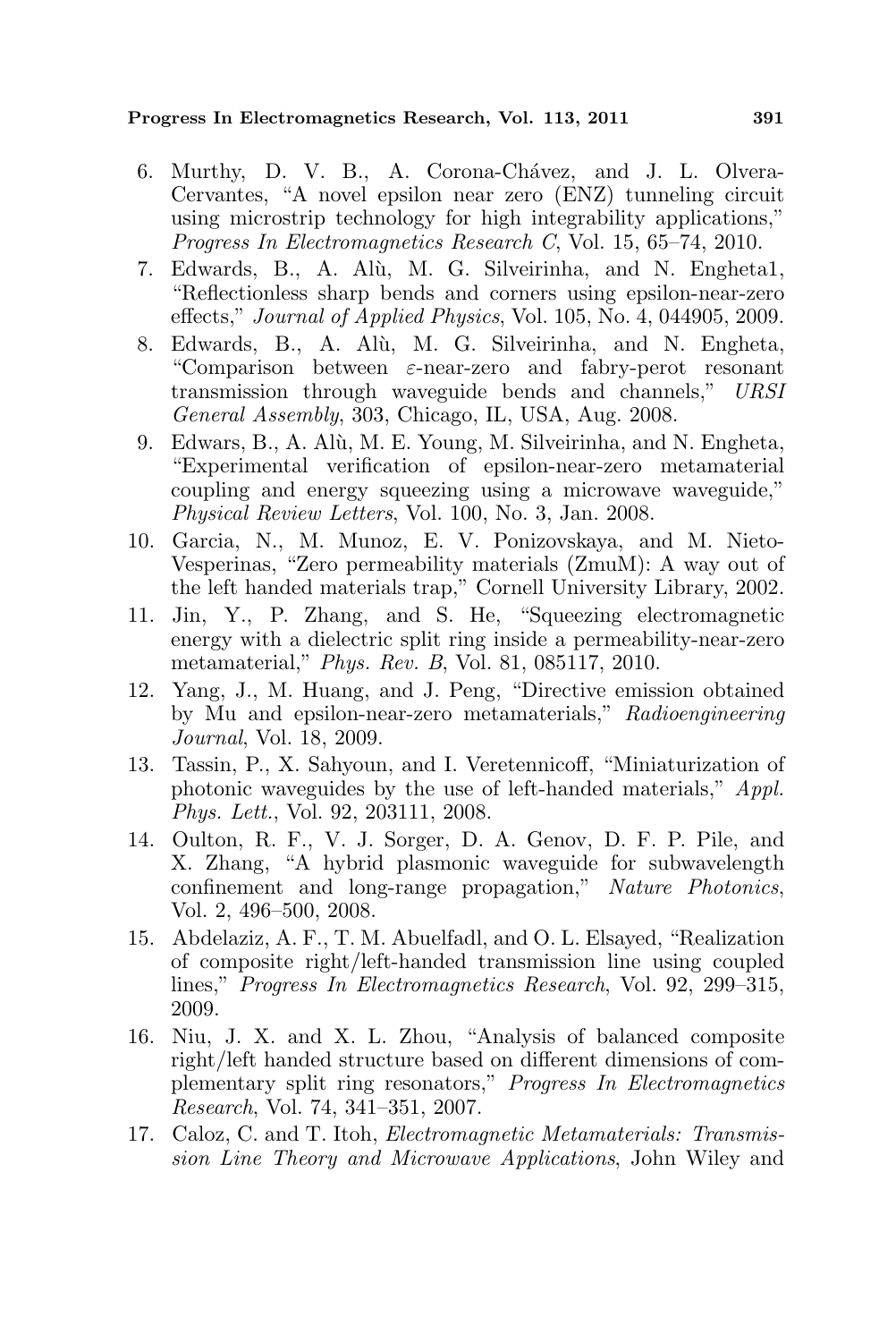Sons, Inc., 2006.

- 18. Caloz, C. and T. Itoh, "Application of the transmission line theory of left-handed (LH) materials to the realization of a microstrip, 'LH line'," IEEE Antennas and Propagation Society International Symposium, Vol. 2, 412–415, Aug. 2002.
- 19. Wang, Y., Y. Zhang, H. Li, L. He, F. Liu, and H. Chen, "Coupling characteristics between composite right-/left-handed transmission line and conventional transmission line," International Conference on Microwave and Millimeter Wave Technology, 2008. ICMMT 2008, Vol. 4, 1620–1623, Apr. 2008.
- 20. Dong, Y. D. and T. Itoh, "Composite right/left-handed substrate integrated waveguide and half-mode substrate integrated waveguide," IEEE MTT-S International Microwave Symposium Digest, 2009, MTT'09, 49–52, Jun. 2009.
- 21. Hong, W., B. Liu, Y. Wang, Q. Lai, H. Tang, X. X. Yin, Y. D. Dong, Y. Zhang, and K. Wu, "Half mode substrate integrated waveguide: A new guided wave structure for microwave and millimeter wave application," Proc. Joint 31st Int. Conf. Inf. Millim. Waves 14th Int. Conf. Terahertz Electron., 18–22, Shanghai, China, Sep. 2006.
- 22. Wang, Y., W. Hong, Y. Dong, B. Liu, H. J. Tang, J. Chen, X. Yin, and K. Wu "Half mode substrate integrated waveguide (HMSIW) bandpass filter," IEEE Microwave and Wireless Components Letters, Vol. 17, No. 4, 265–267, Apr. 2007.
- 23. Liu, B., W. Hong, Y. Q. Wang, Q. H. Lai, and K. Wu, "Half mode substrate integrated waveguide (HMSIW) 3-dB coupler," IEEE Microwave and Wireless Components Letters, Vol. 17, No. 1, 22– 24, Jan. 2007.
- 24. Wang, Z., X. Li, S. Zhou, B. Yan, R. M. Xu, and W. Lin, "Half mode substrate integrated folded waveguide (HMSIFW) and partial h-plane bandpass filter," Progress In Electromagnetics Research, Vol. 101, 203–216, 2010.
- 25. Lai, Q. H., W. Hong, Z. Q. Kuai, Y. S. Zhang, and K. Wu, "Half-mode substrate integrated waveguide transverse slot array antennas," IEEE Transactions on Antennas and Propagation, Vol. 57, No. 4, 1064–1072, Apr. 2009.
- 26. Ansoft HFSS software, version 11.
- 27. Lubkowski, G., R. Schuhmann, and T. Weiland, "Extraction of effective metamaterial parameters by parameter fitting of dispersive models," Microwave Optics and Technology Letters, Vol. 49, No. 2, 285–288, Feb. 2007.